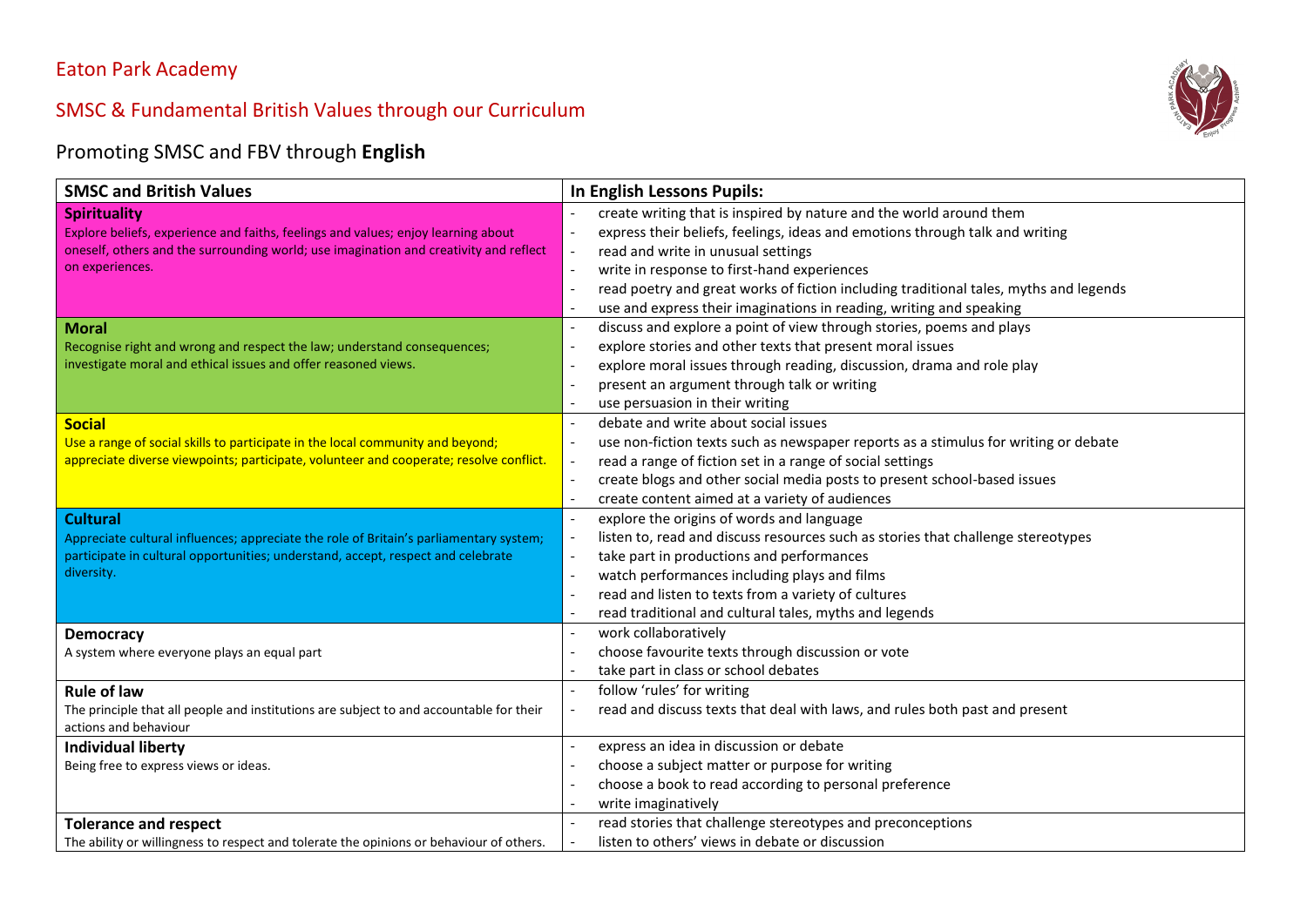## Promoting SMSC and FBV through **Mathematics**

| <b>SMSC and British Values</b>                                                                 | In Maths Lessons Pupils:                                                                                                                             |
|------------------------------------------------------------------------------------------------|------------------------------------------------------------------------------------------------------------------------------------------------------|
| <b>Spirituality</b>                                                                            | explore pattern, number, shape, space and measures in the world around them, for example,                                                            |
| Explore beliefs, experience and faiths, feelings and values; enjoy learning about              | Fibonacci or angles in everyday life                                                                                                                 |
| oneself, others and the surrounding world; use imagination and creativity and reflect          | use role play, concrete objects, structured apparatus and real life situations<br>$\overline{\phantom{a}}$                                           |
| on experiences.                                                                                | talk creatively using mathematical language<br>$\overline{\phantom{a}}$                                                                              |
|                                                                                                | develop mathematical reasoning by talking about their learning and listening to others' viewpoints                                                   |
| <b>Moral</b>                                                                                   | calculate and prove whether an answer is right or wrong<br>$\overline{a}$                                                                            |
| Recognise right and wrong and respect the law; understand consequences;                        | test and explain mathematical statements, problems or investigations<br>$\overline{a}$                                                               |
| investigate moral and ethical issues and offer reasoned views.                                 | use probability to help them understand risk and real life economics                                                                                 |
|                                                                                                | look at moral issues raised in mathematics, for example, lessons linked to global charities such as<br>$\overline{\phantom{a}}$                      |
|                                                                                                | Children in Need                                                                                                                                     |
| <b>Social</b>                                                                                  | explore mathematics in the real world, for example, money, shopping, cooking, travel<br>$\overline{\phantom{a}}$                                     |
| Use a range of social skills to participate in the local community and beyond;                 | collaborate with others to solve mathematical problems, investigations and challenges<br>$\overline{\phantom{a}}$                                    |
| appreciate diverse viewpoints; participate, volunteer and cooperate; resolve conflict.         | use group work as an opportunity to learn from others and notice that different people solve<br>$\overline{\phantom{a}}$                             |
|                                                                                                | problems in different ways                                                                                                                           |
|                                                                                                | work together to discuss, compare, evaluate and improve their work                                                                                   |
| <b>Cultural</b>                                                                                | investigate patterns from a range of cultures, for example, Islamic tiling or Rangoli patterns<br>$\blacksquare$                                     |
| Appreciate cultural influences; appreciate the role of Britain's parliamentary system;         | explore other number systems from the past and around the world, for example, Roman numerals<br>$\blacksquare$                                       |
| participate in cultural opportunities; understand, accept, respect and celebrate<br>diversity. | and Egyptian hieroglyphs                                                                                                                             |
|                                                                                                | recognise that mathematics from many cultures have contributed to modern day mathematics<br>$\overline{\phantom{a}}$<br>$\overline{\phantom{a}}$     |
|                                                                                                | have opportunities to explore mathematical methods and strategies used in other countries, for<br>example, lattice multiplication and Shanghai maths |
|                                                                                                | Work collaboratively on mathematics tasks, investigations and challenges. comparing answers and                                                      |
| <b>Democracy</b><br>A system where everyone plays an equal part                                | methods                                                                                                                                              |
|                                                                                                | make mistakes and learn from them                                                                                                                    |
|                                                                                                | discuss their work and explain their reasoning                                                                                                       |
|                                                                                                | question information and data, challenging mathematical assumptions                                                                                  |
| <b>Rule of law</b>                                                                             | use simple formulae and equations<br>$\overline{\phantom{a}}$                                                                                        |
| The principle that all people and institutions are subject to and accountable for their        | follow rules related to maths, for example, BODMAS                                                                                                   |
| actions and behaviour                                                                          |                                                                                                                                                      |
| <b>Individual liberty</b>                                                                      | persevere, take risks and try different methods and strategies                                                                                       |
| Being free to express views or ideas.                                                          | explain their reasoning, choices and strategies used when solving problems                                                                           |
|                                                                                                | have opportunities to use self and peer-assessment to identify where they are and what they need                                                     |
|                                                                                                | to do to improve                                                                                                                                     |
| <b>Tolerance and respect</b>                                                                   | use a range of strategies that are inclusive, irrespective of stages of attainment or gender                                                         |
| The ability or willingness to respect and tolerate the opinions or behaviour of others.        | talk with others about a problem, challenge, investigation with an adult or peers                                                                    |
|                                                                                                | solve problems with others                                                                                                                           |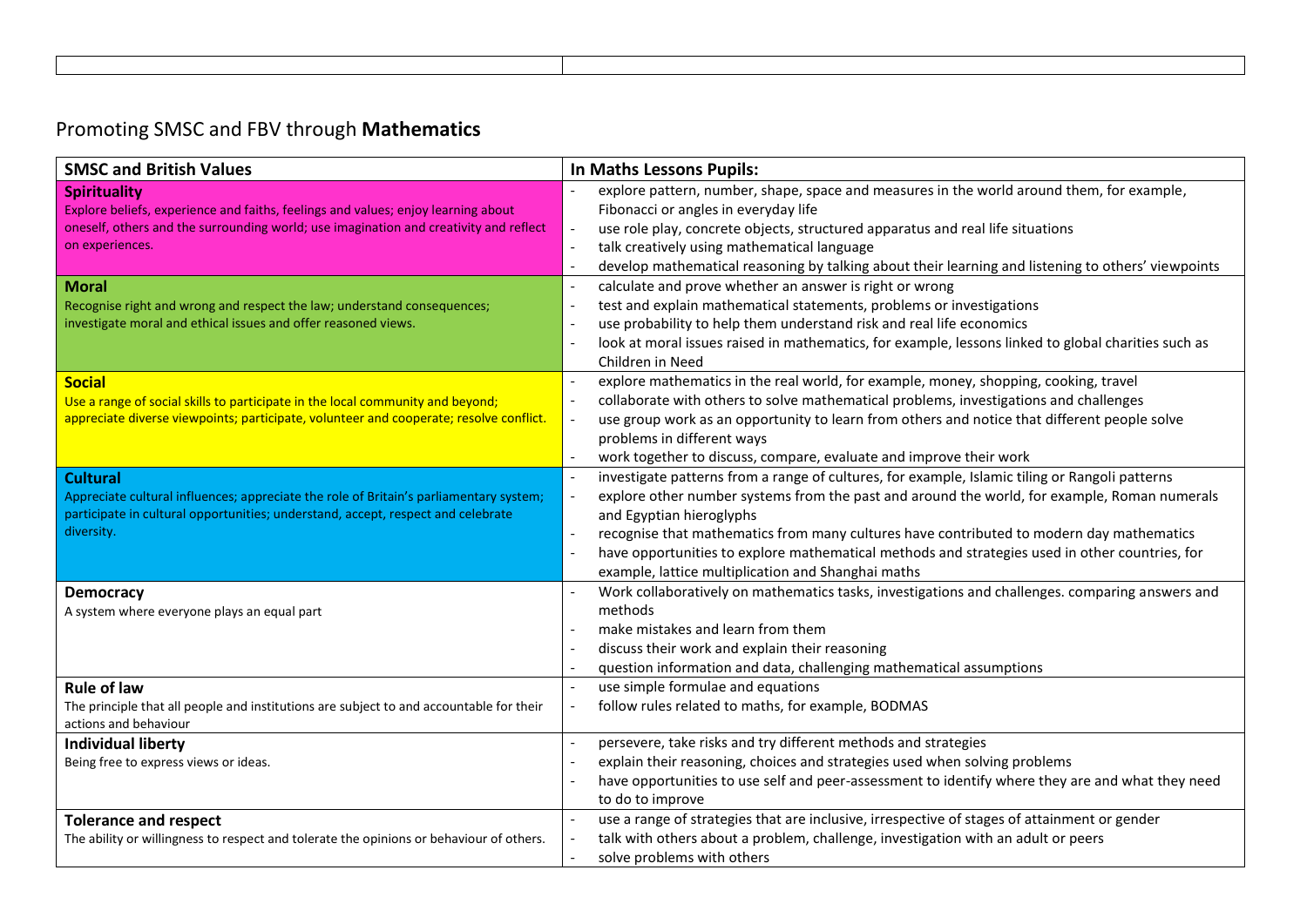| respect others' methods used to reach an answer and use in their own work, where appropriate<br>decide upon the best way to represent their conclusions, drawing upon others' recording methods<br>or ideas |
|-------------------------------------------------------------------------------------------------------------------------------------------------------------------------------------------------------------|
|-------------------------------------------------------------------------------------------------------------------------------------------------------------------------------------------------------------|

## Promoting SMSC and FBV through **Science**

| <b>SMSC and British Values</b>                                                                                                                                                                                       | <b>In Science Lessons Pupils:</b>                                                                                                                                                                                                                                                                                                                                                                                                             |
|----------------------------------------------------------------------------------------------------------------------------------------------------------------------------------------------------------------------|-----------------------------------------------------------------------------------------------------------------------------------------------------------------------------------------------------------------------------------------------------------------------------------------------------------------------------------------------------------------------------------------------------------------------------------------------|
| <b>Spirituality</b><br>Explore beliefs, experience and faiths, feelings and values; enjoy learning about<br>oneself, others and the surrounding world; use imagination and creativity and reflect<br>on experiences. | explore aspects of nature including seasons and other natural phenomenon<br>$\blacksquare$<br>find out about Earth, space, and the universe and their place in it<br>$\overline{\phantom{a}}$<br>question and explore why things happen and how things work<br>$\overline{\phantom{a}}$<br>debate and question 'big' ideas such as evolution<br>$\overline{\phantom{a}}$<br>develop a sense of 'awe' and 'wonder' about the world around them |
| <b>Moral</b><br>Recognise right and wrong and respect the law; understand consequences;<br>investigate moral and ethical issues and offer reasoned views.                                                            | explore sensitive issues such as genetic modification, selective breeding, sex and relationships or<br>$\overline{\phantom{a}}$<br>animal testing                                                                                                                                                                                                                                                                                             |
| <b>Social</b><br>Use a range of social skills to participate in the local community and beyond;<br>appreciate diverse viewpoints; participate, volunteer and cooperate; resolve conflict.                            | find out how medical research has changed and saved lives, for example, heart transplants<br>$\overline{\phantom{a}}$<br>find out how science-based charities promote and support health and well-being, for example, the<br>$\overline{\phantom{a}}$<br>British Heart Foundation or Cancer Research UK<br>explore inventions that have changed lives, such as flight, electricity and steam power<br>$\sim$                                  |
| <b>Cultural</b><br>Appreciate cultural influences; appreciate the role of Britain's parliamentary system;<br>participate in cultural opportunities; understand, accept, respect and celebrate<br>diversity.          | find out about different scientists from around the world<br>$\overline{\phantom{a}}$<br>explore differing beliefs about aspects of science, especially evolution and life and death<br>$\overline{\phantom{a}}$<br>investigate variation between all living things<br>$\overline{\phantom{a}}$                                                                                                                                               |
| <b>Democracy</b><br>A system where everyone plays an equal part                                                                                                                                                      | work collaboratively<br>listen to other's opinions and ideas about scientific stories, theories or hypotheses                                                                                                                                                                                                                                                                                                                                 |
| <b>Rule of law</b><br>The principle that all people and institutions are subject to and accountable for their<br>actions and behaviour                                                                               | follow safety rules in science - see guidance from CLEAPSS<br>$\sim$<br>consider the ethics and legality of certain scientific approaches, for example, dissection<br>$\overline{\phantom{a}}$<br>explore changes in the law that benefit society, for example, organ donation<br>$\overline{\phantom{a}}$                                                                                                                                    |
| <b>Individual liberty</b><br>Being free to express views or ideas.                                                                                                                                                   | express hypotheses and ideas make predictions<br>$\overline{\phantom{a}}$<br>express a view on a sensitive or controversial issue<br>try out an idea or approach including investigating areas of personal interest                                                                                                                                                                                                                           |
| <b>Tolerance and respect</b><br>The ability or willingness to respect and tolerate the opinions or behaviour of others.                                                                                              | work together to plan shared enquiries<br>$\blacksquare$<br>listen to feedback and share conclusions<br>$\overline{\phantom{a}}$<br>decide on roles during shared investigations<br>$\overline{\phantom{a}}$<br>learn from others, including experts<br>$\overline{\phantom{a}}$<br>listen to and evaluate the ideas of others                                                                                                                |

#### Promoting SMSC and FBV through **Art**

| <b>SMSC</b><br>. British<br>∶and<br><b>Values</b> | <b>Pupils:</b><br>ssons |
|---------------------------------------------------|-------------------------|
|---------------------------------------------------|-------------------------|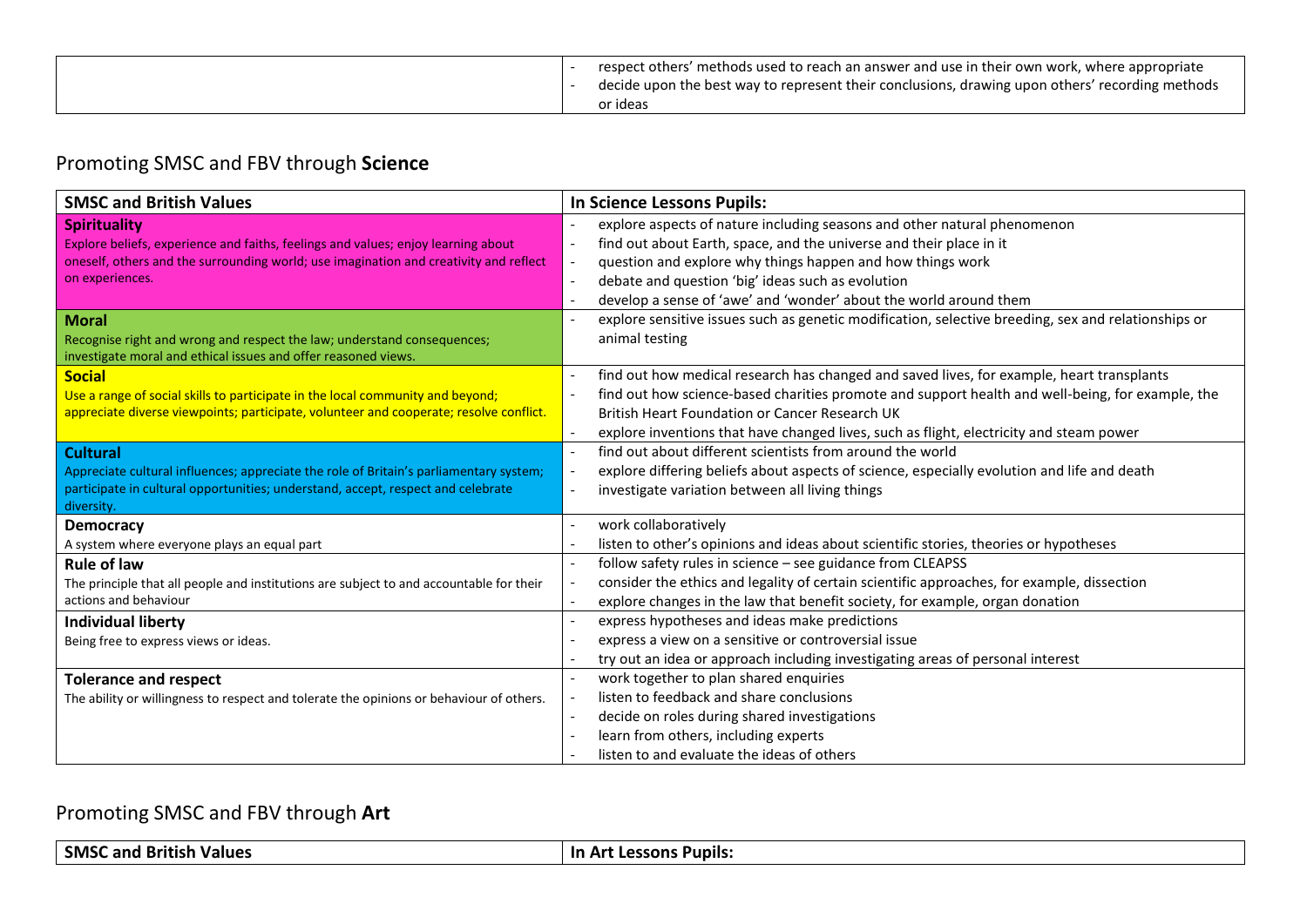| <b>Spirituality</b><br>Explore beliefs, experience and faiths, feelings and values; enjoy learning about<br>oneself, others and the surrounding world; use imagination and creativity and reflect<br>on experiences.<br><b>Moral</b> | explore art in the environment<br>make transient art using natural materials<br>explore emotions expressed in works of art<br>$\overline{\phantom{a}}$<br>create images and artefacts that reflect a personal interpretation of the world around them<br>÷,<br>use sketchbooks to record their ideas and feelings<br>$\overline{\phantom{a}}$<br>express feelings, ideas and beliefs through their artwork<br>explore art that challenges moral and ethical beliefs, for example Damien Hirst's The Physical |
|--------------------------------------------------------------------------------------------------------------------------------------------------------------------------------------------------------------------------------------|--------------------------------------------------------------------------------------------------------------------------------------------------------------------------------------------------------------------------------------------------------------------------------------------------------------------------------------------------------------------------------------------------------------------------------------------------------------------------------------------------------------|
| Recognise right and wrong and respect the law; understand consequences;<br>investigate moral and ethical issues and offer reasoned views.                                                                                            | Impossibility of Death in the Mind of Someone Living                                                                                                                                                                                                                                                                                                                                                                                                                                                         |
| <b>Social</b><br>Use a range of social skills to participate in the local community and beyond;<br>appreciate diverse viewpoints; participate, volunteer and cooperate; resolve conflict.                                            | contribute to shared pieces of artwork<br>$\sim$<br>work with artists from different communities<br>create art in and for the community<br>$\overline{\phantom{a}}$<br>exhibit artwork in community settings<br>$\overline{\phantom{a}}$<br>explore how art has changed perceptions                                                                                                                                                                                                                          |
| <b>Cultural</b><br>Appreciate cultural influences; appreciate the role of Britain's parliamentary system;<br>participate in cultural opportunities; understand, accept, respect and celebrate<br>diversity.                          | study artists from a range of genres<br>$\blacksquare$<br>explore art from a range of cultures<br>participate in cultural events                                                                                                                                                                                                                                                                                                                                                                             |
| <b>Democracy</b><br>A system where everyone plays an equal part                                                                                                                                                                      | create group pieces that involve conversations and discussion                                                                                                                                                                                                                                                                                                                                                                                                                                                |
| <b>Rule of law</b><br>The principle that all people and institutions are subject to and accountable for their<br>actions and behaviour                                                                                               | explore laws of copyright and intellectual property                                                                                                                                                                                                                                                                                                                                                                                                                                                          |
| <b>Individual liberty</b><br>Being free to express views or ideas.                                                                                                                                                                   | express an opinion about a work of art or genre<br>$\overline{a}$<br>express thoughts and feelings through a piece of art<br>use a range of materials to express their ideas and make art<br>$\overline{\phantom{a}}$<br>talk about their work and how they might improve or develop it                                                                                                                                                                                                                      |
| <b>Tolerance and respect</b><br>The ability or willingness to respect and tolerate the opinions or behaviour of others.                                                                                                              | learn about other cultures through traditional art<br>$\blacksquare$<br>respond to the work of others<br>evaluate their own and other's work<br>accept constructive feedback about their art from others                                                                                                                                                                                                                                                                                                     |

## Promoting SMSC and FBV through **Design & Technology**

| <b>SMSC and British Values</b>                                                        | In Design & Technology Lessons Pupils:                                                                |
|---------------------------------------------------------------------------------------|-------------------------------------------------------------------------------------------------------|
| <b>Spirituality</b>                                                                   | reflect on ways in which products and inventions can improve the quality of their lives and the lives |
| Explore beliefs, experience and faiths, feelings and values; enjoy learning about     | of others – this is in its infancy in the initial part of the new DT sequencing                       |
| oneself, others and the surrounding world; use imagination and creativity and reflect | develop a sense of curiosity through disassembly/deconstruction of products                           |
| on experiences.                                                                       | explore moral dilemmas created by technological advances                                              |
| <b>Moral</b>                                                                          | develop an awareness of how sustainable materials can positively impact lives                         |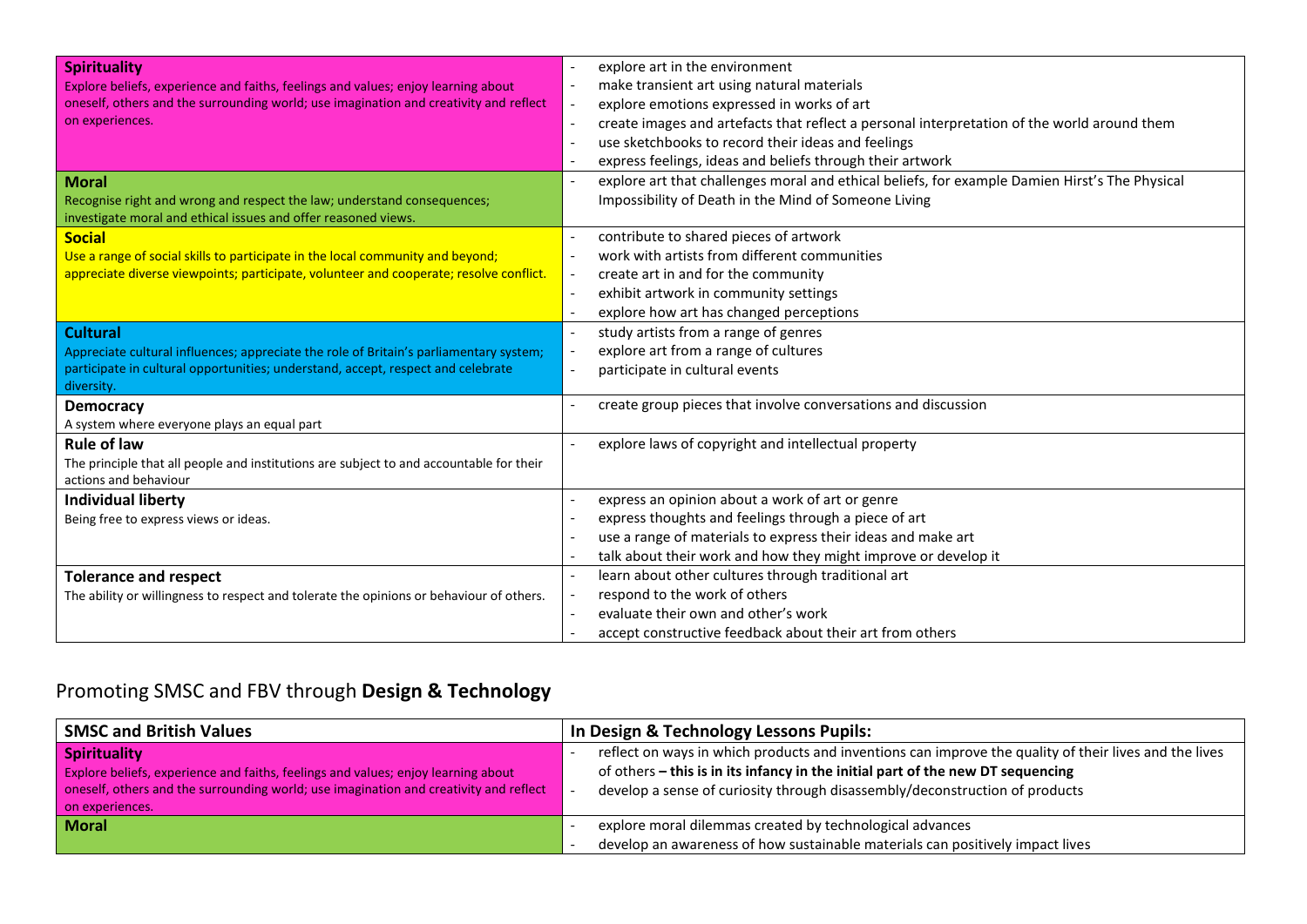| Recognise right and wrong and respect the law; understand consequences;<br>investigate moral and ethical issues and offer reasoned views. | explore issues surrounding Fairtrade understand why we have rules for using equipment                                       |
|-------------------------------------------------------------------------------------------------------------------------------------------|-----------------------------------------------------------------------------------------------------------------------------|
| <b>Social</b>                                                                                                                             | work as a team, recognising others' strengths and sharing equipment                                                         |
| Use a range of social skills to participate in the local community and beyond;                                                            | make healthy choices when designing menus                                                                                   |
| appreciate diverse viewpoints; participate, volunteer and cooperate; resolve conflict.                                                    | share and choose appropriate ideas                                                                                          |
| <b>Cultural</b>                                                                                                                           | explore how different cultures have contributed to technological advances                                                   |
| Appreciate cultural influences; appreciate the role of Britain's parliamentary system;                                                    | create a range of dishes from a variety of cultures and historical periods<br>$\overline{\phantom{a}}$                      |
| participate in cultural opportunities; understand, accept, respect and celebrate                                                          | explore products and artefacts from a range of times, countries and cultures and religions, for<br>$\overline{\phantom{a}}$ |
| diversity.                                                                                                                                | example, puppets, buildings, clothing, bags and purses                                                                      |
| <b>Democracy</b>                                                                                                                          | work collaboratively on a task                                                                                              |
| A system where everyone plays an equal part                                                                                               | have the opportunity to allocate roles in group work, take turns and use equipment safely                                   |
| <b>Rule of law</b>                                                                                                                        | listen to the views of others when evaluating work or products                                                              |
| The principle that all people and institutions are subject to and accountable for their                                                   | have opportunities to offer 'constructive criticism'                                                                        |
| actions and behaviour                                                                                                                     |                                                                                                                             |
| <b>Individual liberty</b>                                                                                                                 | develop their own ideas and interests in design work                                                                        |
| Being free to express views or ideas.                                                                                                     | select the tools and methods they feel are suitable and say wh                                                              |
| <b>Tolerance and respect</b>                                                                                                              | respond to the work of others to evaluate their own and other's work                                                        |
| The ability or willingness to respect and tolerate the opinions or behaviour of others.                                                   | listen to other people's ideas and respect their point of view                                                              |
|                                                                                                                                           |                                                                                                                             |

## Promoting SMSC and FBV through **Computing**

| <b>SMSC and British Values</b>                                                                                                                                                                                       | In Computing Lessons Pupils:                                                                                                                                                                                                                                                                                                                                                                             |
|----------------------------------------------------------------------------------------------------------------------------------------------------------------------------------------------------------------------|----------------------------------------------------------------------------------------------------------------------------------------------------------------------------------------------------------------------------------------------------------------------------------------------------------------------------------------------------------------------------------------------------------|
| <b>Spirituality</b><br>Explore beliefs, experience and faiths, feelings and values; enjoy learning about<br>oneself, others and the surrounding world; use imagination and creativity and reflect<br>on experiences. | explore how technology makes the world a smaller place by connecting people and places<br>investigate the potential of virtual reality and how this can create 'new' worlds<br>find out how technology can connect us to the natural world and space and help develop a sense of<br>$\overline{\phantom{a}}$<br>'awe' and 'wonder'<br>use photography to capture images of nature and natural phenomenon |
| <b>Moral</b><br>Recognise right and wrong and respect the law; understand consequences;<br>investigate moral and ethical issues and offer reasoned views.                                                            | explore sensitive issues linked to e-safety<br>explore issues including copyright and plagiarism<br>discern between content found online and understand that sourced information can be incorrect or<br>$\overline{\phantom{a}}$<br>biased                                                                                                                                                               |
| <b>Social</b><br>Use a range of social skills to participate in the local community and beyond;<br>appreciate diverse viewpoints; participate, volunteer and cooperate; resolve conflict.                            | make connections with other social groups and communities using communication technology<br>$\overline{\phantom{a}}$<br>explore social media networks and how to use them safely<br>use collaborative tools to work together and learn from others                                                                                                                                                       |
| <b>Cultural</b><br>Appreciate cultural influences; appreciate the role of Britain's parliamentary system;<br>participate in cultural opportunities; understand, accept, respect and celebrate<br>diversity.          | explore the digital divide in different cultures and parts of the world<br>use technology to engage with cultural events such as a dramatic performance or a national<br>eisteddfod<br>use technology to learn about the lives and beliefs of other cultures                                                                                                                                             |
| <b>Democracy</b><br>A system where everyone plays an equal part                                                                                                                                                      | take part in group work and collective enquiry #allocate equipment and responsibilities fairly<br>use apps and other social media platforms to vote or respond to a survey                                                                                                                                                                                                                               |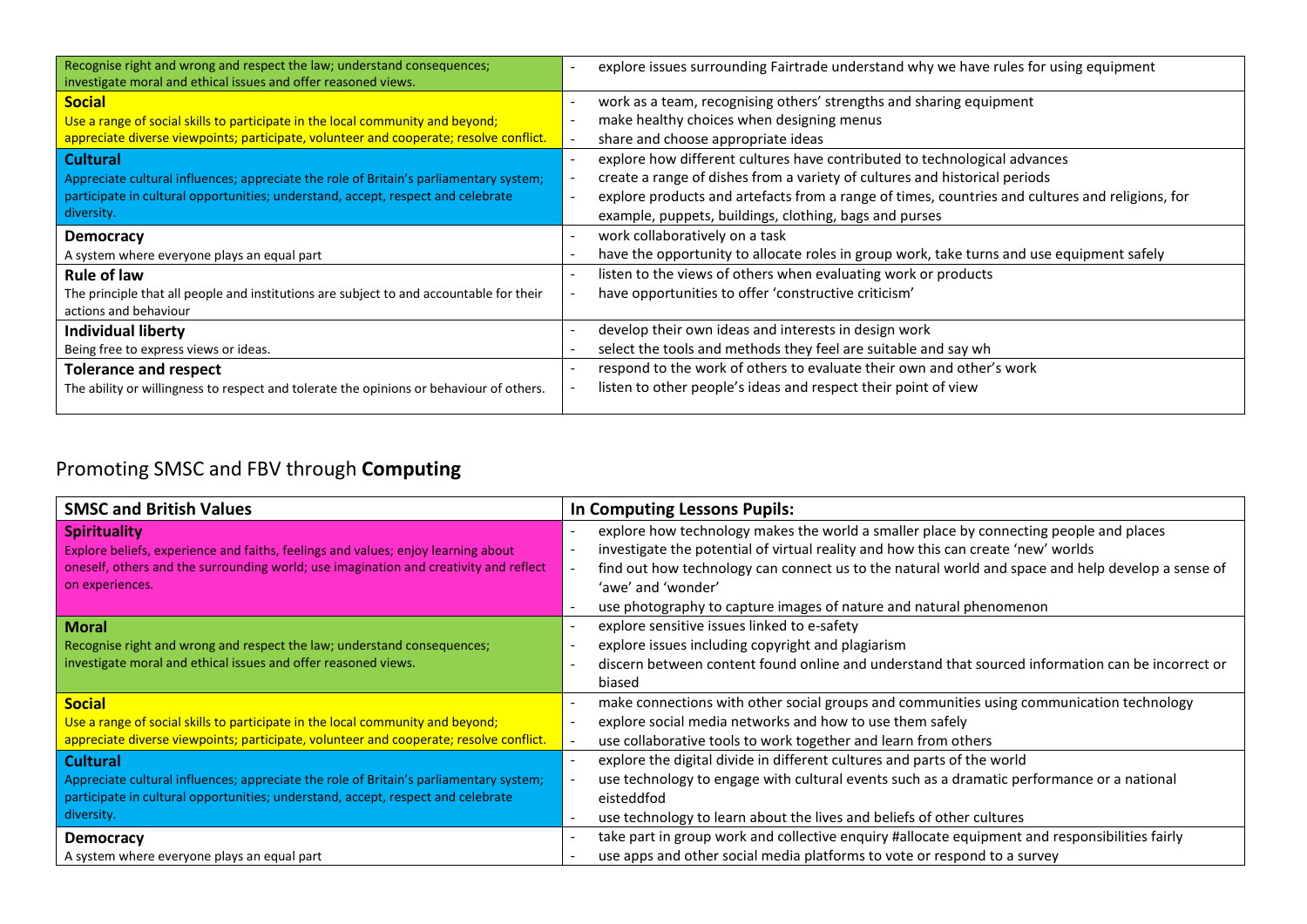| <b>Rule of law</b>                                                                      | use technology safely and responsibly, according to e-safety guidelines                             |
|-----------------------------------------------------------------------------------------|-----------------------------------------------------------------------------------------------------|
| The principle that all people and institutions are subject to and accountable for their | report when they see or experience something online that concerns them or breaks a rule             |
| actions and behaviour                                                                   |                                                                                                     |
| <b>Individual liberty</b>                                                               | use social platforms to share a view or opinion for example a school blog or post on school website |
| Being free to express views or ideas.                                                   | select and use software to present information, viewpoints or creative work                         |
| <b>Tolerance and respect</b>                                                            | know how to, and when to, respond to others' views on social networking sites and platforms         |
| The ability or willingness to respect and tolerate the opinions or behaviour of others. | know how to use technology respectfully                                                             |
|                                                                                         | explore ways to minimise the impact of digital equipment and waste on the environment, for          |
|                                                                                         | example, ink and paper wastage                                                                      |
|                                                                                         | respect others' opinions and ideas when creating digital content                                    |

## Promoting SMSC and FBV through **Geography**

| <b>SMSC and British Values</b>                                                                                                                                                                                       | In Geography Lessons Pupils:                                                                                                                                                                                                                                                                                                                                                                                                                                                                   |
|----------------------------------------------------------------------------------------------------------------------------------------------------------------------------------------------------------------------|------------------------------------------------------------------------------------------------------------------------------------------------------------------------------------------------------------------------------------------------------------------------------------------------------------------------------------------------------------------------------------------------------------------------------------------------------------------------------------------------|
| <b>Spirituality</b><br>Explore beliefs, experience and faiths, feelings and values; enjoy learning about<br>oneself, others and the surrounding world; use imagination and creativity and reflect<br>on experiences. | have opportunities to visit a diverse range of geographical features and locations<br>develop a sense of 'awe' and 'wonder' about the world around them<br>$\blacksquare$<br>reflect on world events such as hurricanes, earthquakes and other natural disasters<br>$\overline{\phantom{a}}$<br>understand some of the differences in the way of life of other people and countries<br>$\overline{\phantom{a}}$                                                                                |
| <b>Moral</b><br>Recognise right and wrong and respect the law; understand consequences;<br>investigate moral and ethical issues and offer reasoned views.                                                            | find out about poverty and wealth of different countries explore issues such as Fairtade and why this<br>$\overline{\phantom{a}}$<br>is important<br>understand issues affecting their own locality, for example, the amount of litter near the local park,<br>the amount of cars parked outside of school<br>investigate conservation including recycling, saving energy and protecting the environment<br>explore issues and facts relating to global warming and the moral use of resources |
| <b>Social</b><br>Use a range of social skills to participate in the local community and beyond;<br>appreciate diverse viewpoints; participate, volunteer and cooperate; resolve conflict.                            | explore causes and effect on people and communities of world events and natural disasters<br>$\blacksquare$<br>learn about the human geography of different communities and societies<br>$\overline{\phantom{a}}$<br>explore a range of social backgrounds and compare them with their own social background<br>$\overline{\phantom{a}}$<br>explore maps to discover how people live and what resources they have<br>$\overline{\phantom{a}}$                                                  |
| <b>Cultural</b><br>Appreciate cultural influences; appreciate the role of Britain's parliamentary system;<br>participate in cultural opportunities; understand, accept, respect and celebrate<br>diversity.          | investigate a range of geographical locations and how they have been shaped by the cultural<br>background of the country - history?<br>develop a deeper understanding of different cultures and communities<br>$\blacksquare$                                                                                                                                                                                                                                                                  |
| <b>Democracy</b><br>A system where everyone plays an equal part                                                                                                                                                      | explore how global organisations such as the United Nations work and how they impact on the lives<br>of others<br>investigate how the leaders of a country are chosen                                                                                                                                                                                                                                                                                                                          |
| <b>Rule of law</b><br>The principle that all people and institutions are subject to and accountable for their<br>actions and behaviour                                                                               | investigate the laws of different geographical locations and how they differ<br>explore the impact that laws have on the people living in different geographical locations                                                                                                                                                                                                                                                                                                                     |
| <b>Individual liberty</b><br>Being free to express views or ideas.                                                                                                                                                   | express their views on local issues, for example, the construction of a new road, the building of a<br>wind turbine                                                                                                                                                                                                                                                                                                                                                                            |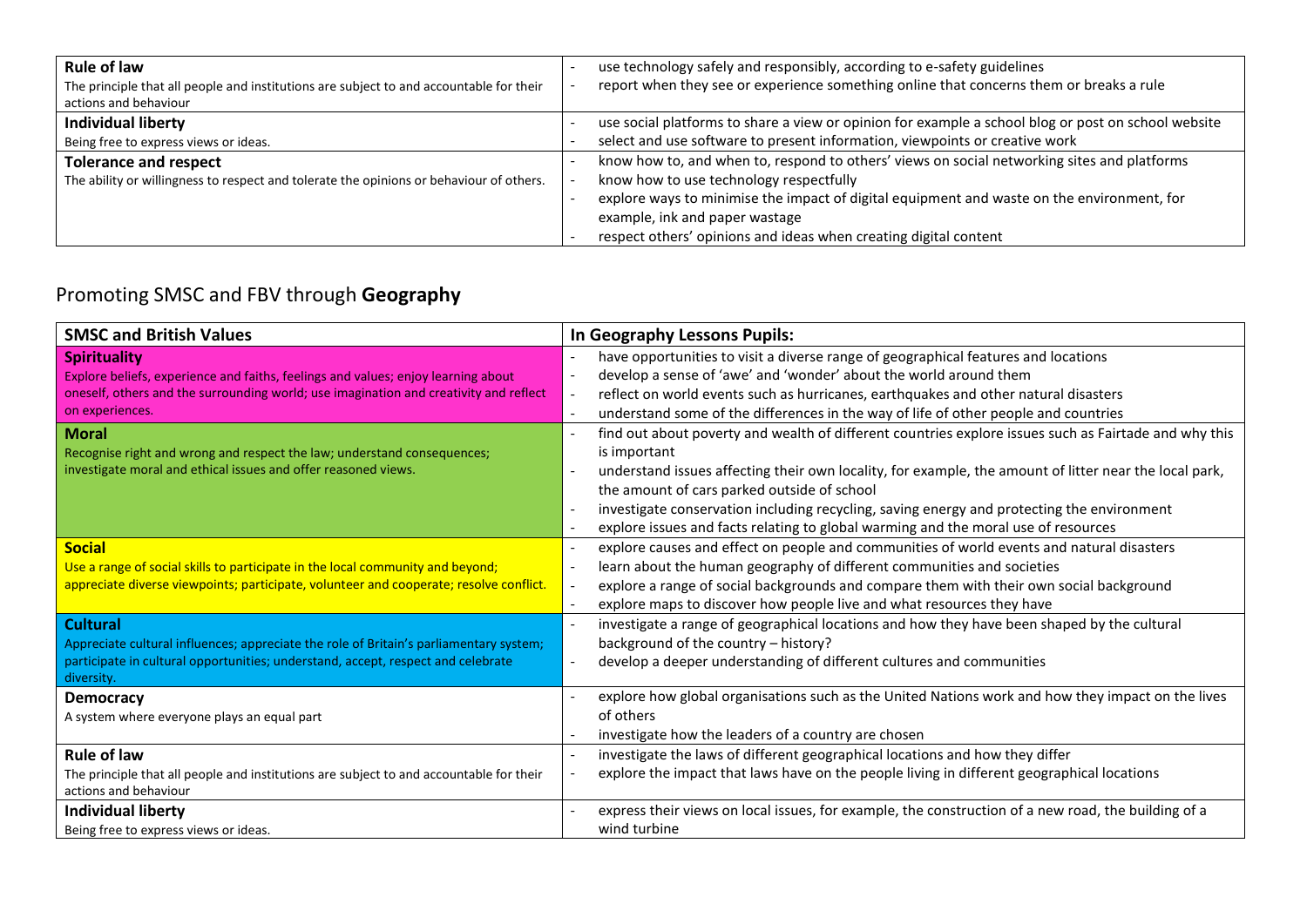#### Promoting SMSC and FBV through **History**

| <b>SMSC and British Values</b>                                                                                   | In History Lessons Pupils:                                                                                                                                     |
|------------------------------------------------------------------------------------------------------------------|----------------------------------------------------------------------------------------------------------------------------------------------------------------|
| <b>Spirituality</b>                                                                                              | explore chronology and their place in history                                                                                                                  |
| Explore beliefs, experience and faiths, feelings and values; enjoy learning about                                | discover how past and present is interconnected<br>$\blacksquare$                                                                                              |
| oneself, others and the surrounding world; use imagination and creativity and reflect                            | explore how beliefs and perspectives have changed over time<br>$\blacksquare$                                                                                  |
| on experiences.                                                                                                  | understand how people's beliefs have shaped their actions, for example, Henry VIII creating the<br>$\overline{\phantom{a}}$                                    |
|                                                                                                                  | Church of England, Mayan blood sacrifices                                                                                                                      |
| <b>Moral</b>                                                                                                     | explore moral dilemmas created by technological advances                                                                                                       |
| Recognise right and wrong and respect the law; understand consequences;                                          | use drama, role play, stories and pictures, to develop a better understanding of how moral issues<br>$\overline{\phantom{a}}$                                  |
| investigate moral and ethical issues and offer reasoned views.                                                   | and decisions affected history                                                                                                                                 |
|                                                                                                                  | explain why they think the choices people made were right or wrong<br>$\blacksquare$                                                                           |
|                                                                                                                  | understand how people have been unfairly treated in the past, for example, Native Americans                                                                    |
| <b>Social</b>                                                                                                    | take an active part in historical visits and workshops<br>$\overline{a}$                                                                                       |
| Use a range of social skills to participate in the local community and beyond;                                   | collaborate with others express opinions based on historical evidence and respect the opinions of                                                              |
| appreciate diverse viewpoints; participate, volunteer and cooperate; resolve conflict.                           | others                                                                                                                                                         |
|                                                                                                                  | understand how laws and rules have changed over time to protect and improve life for different<br>$\overline{\phantom{a}}$                                     |
|                                                                                                                  | groups of people                                                                                                                                               |
|                                                                                                                  | investigate aspects of local history                                                                                                                           |
| <b>Cultural</b>                                                                                                  | visit and find out about historical and heritage sites<br>$\sim$                                                                                               |
| Appreciate cultural influences; appreciate the role of Britain's parliamentary system;                           | visit museums and explore historical artefacts<br>$\overline{\phantom{a}}$                                                                                     |
| participate in cultural opportunities; understand, accept, respect and celebrate                                 | find out about ancient civilisations from around the world<br>$\blacksquare$                                                                                   |
| diversity.                                                                                                       | research conflict within different societies and the attempts that have been made to resolve them,<br>$\overline{\phantom{a}}$                                 |
|                                                                                                                  | for example, William Wilberforce and the abolishment of slavery, Rosa Parks and human rights                                                                   |
| <b>Democracy</b>                                                                                                 | investigate how democracy and democratic decisions have influenced history                                                                                     |
| A system where everyone plays an equal part                                                                      | understand how and why democracy has failed, for example, dictatorships (Hitler) or has been                                                                   |
|                                                                                                                  | misused (Anne Boleyn's trial)                                                                                                                                  |
|                                                                                                                  | make decisions and come to conclusions using historical evidence                                                                                               |
|                                                                                                                  | explore the consequences of the decisions made by individuals or groups of people                                                                              |
| <b>Rule of law</b>                                                                                               | find out how rules and laws have influenced or caused historical change, for example, the Factory<br>$\overline{a}$                                            |
| The principle that all people and institutions are subject to and accountable for their<br>actions and behaviour | Act 1833 (which improved conditions for working children) or the 1918 Representation of the People<br>Act (which granted the vote to women over the age of 30) |
|                                                                                                                  | explore how historical figures expressed their views and beliefs and how their beliefs influenced                                                              |
| <b>Individual liberty</b><br>Being free to express views or ideas.                                               | history (Hitler or Rosa Parks)                                                                                                                                 |
|                                                                                                                  | explore where individual liberty has been oppressed and the effect that it had on different groups of                                                          |
|                                                                                                                  |                                                                                                                                                                |
|                                                                                                                  | people                                                                                                                                                         |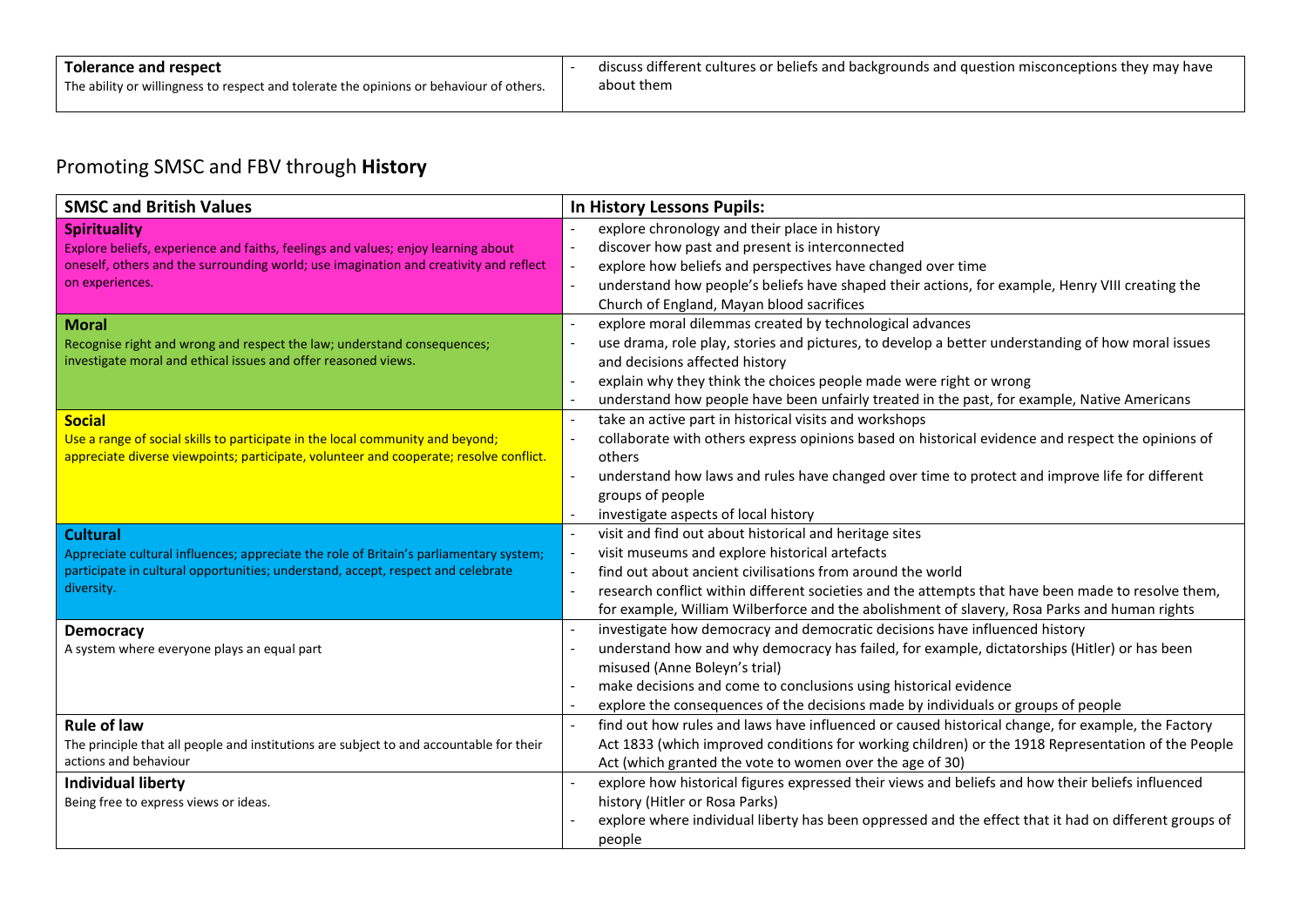#### Promoting SMSC and FBV through **Religious Education**

| <b>SMSC and British Values</b>                                                          | <b>In RE Lessons Pupils:</b>                                                                                                    |
|-----------------------------------------------------------------------------------------|---------------------------------------------------------------------------------------------------------------------------------|
| <b>Spirituality</b>                                                                     | explore aspects of belief including worship, prayer and holy texts<br>$\overline{a}$                                            |
| Explore beliefs, experience and faiths, feelings and values; enjoy learning about       | find out about the beliefs and practices of people in their community and wider world<br>$\overline{\phantom{a}}$               |
| oneself, others and the surrounding world; use imagination and creativity and reflect   | explore and develop their own beliefs and values<br>$\overline{\phantom{a}}$                                                    |
| on experiences.                                                                         | debate 'big' questions<br>$\sim$                                                                                                |
|                                                                                         | develop a sense of 'awe' and 'wonder' about the world around them                                                               |
| <b>Moral</b>                                                                            | explore right and wrong, good and evil<br>$\overline{\phantom{a}}$                                                              |
| Recognise right and wrong and respect the law; understand consequences;                 | evaluate rules and codes of behaviour found in different religions and world views<br>$\overline{\phantom{a}}$                  |
| investigate moral and ethical issues and offer reasoned views.                          | debate ethical issues about the caring for others and the environment<br>$\overline{\phantom{a}}$                               |
| <b>Social</b>                                                                           | Learn about the lives and beliefs of others from first-hand experiences<br>$\overline{\phantom{a}}$                             |
| Use a range of social skills to participate in the local community and beyond;          | visit places of worship and show respect for different beliefs and ways of life<br>$\blacksquare$                               |
| appreciate diverse viewpoints; participate, volunteer and cooperate; resolve conflict.  | collaborate and learn from others<br>$\overline{\phantom{a}}$                                                                   |
| <b>Cultural</b>                                                                         | find out about how religion has influenced culture in different societies<br>$\overline{\phantom{a}}$                           |
| Appreciate cultural influences; appreciate the role of Britain's parliamentary system;  | show respect when meeting and learning about people of different faiths and cultures<br>$\overline{\phantom{a}}$                |
| participate in cultural opportunities; understand, accept, respect and celebrate        |                                                                                                                                 |
| diversity.                                                                              |                                                                                                                                 |
| <b>Democracy</b>                                                                        | explore the concept of equality in different religions                                                                          |
| A system where everyone plays an equal part                                             | listen to and respect other people's opinions and beliefs                                                                       |
| <b>Rule of law</b>                                                                      | compare rules and codes of conduct in holy texts to UK laws                                                                     |
| The principle that all people and institutions are subject to and accountable for their | consider how different beliefs affect the behaviour of followers                                                                |
| actions and behaviour                                                                   |                                                                                                                                 |
| <b>Individual liberty</b>                                                               | express individual ideas and beliefs confidently in a supportive environment<br>$\overline{\phantom{a}}$                        |
| Being free to express views or ideas.                                                   | use evidence, ideas and opinions to draw conclusions                                                                            |
|                                                                                         | express a view on a sensitive or controversial issue<br>$\overline{\phantom{a}}$                                                |
|                                                                                         | investigate ideas that interest them                                                                                            |
| <b>Tolerance and respect</b>                                                            | work with others of different cultures, faiths and beliefs<br>$\overline{\phantom{a}}$                                          |
| The ability or willingness to respect and tolerate the opinions or behaviour of others. | listen to feedback and share conclusions learn from others, including people from different faiths,<br>$\overline{\phantom{a}}$ |
|                                                                                         | communities and cultures                                                                                                        |
|                                                                                         | listen to and respect the ideas of others                                                                                       |

#### Promoting SMSC and FBV through **French**

| <b>SMSC</b><br>.<br>and<br>Values<br>.<br>יוכו<br>. | -In<br><b>Pupils.</b><br>.<br>. .<br>ancı.<br>эuг |
|-----------------------------------------------------|---------------------------------------------------|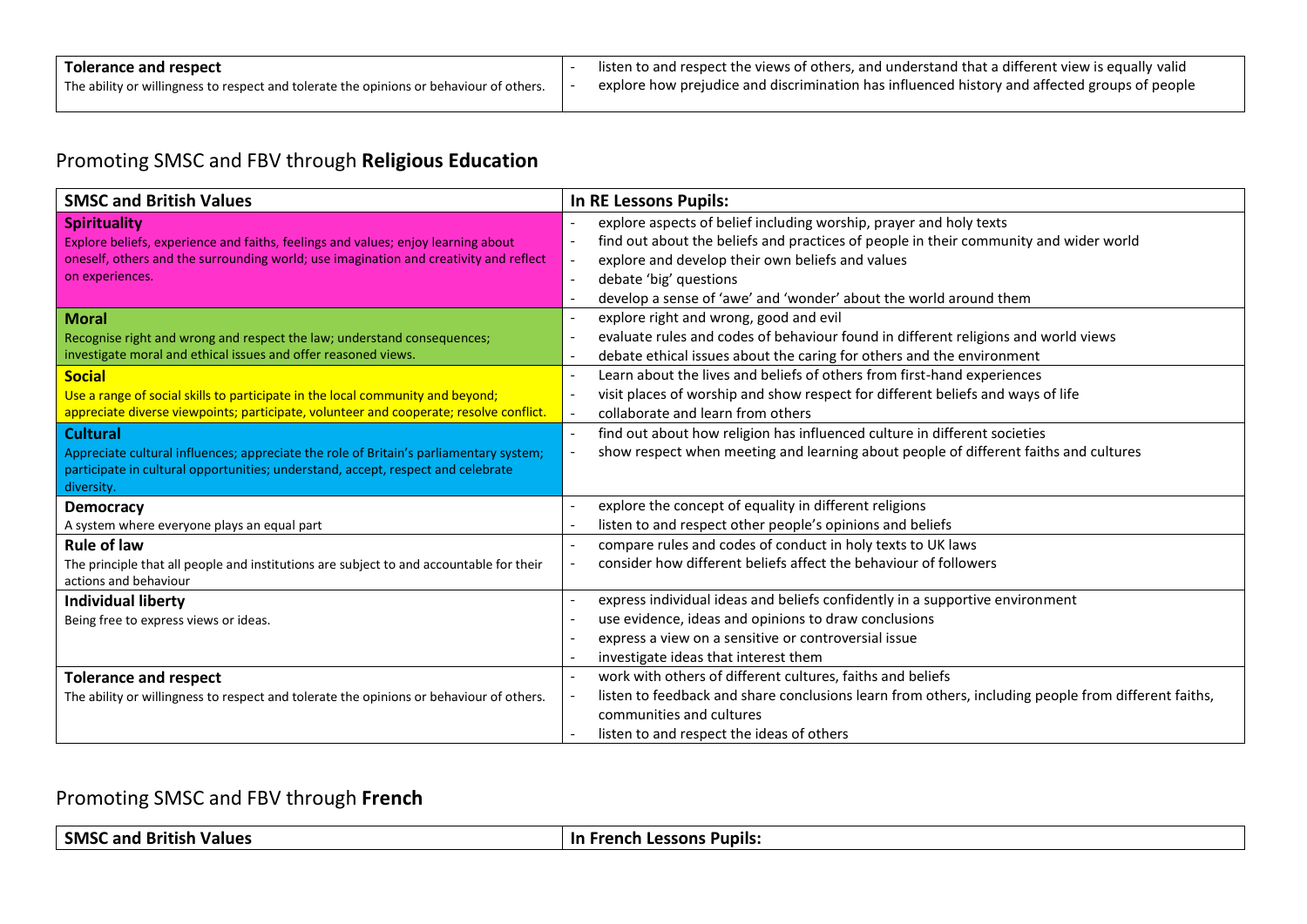| <b>Spirituality</b><br>Explore beliefs, experience and faiths, feelings and values; enjoy learning about<br>oneself, others and the surrounding world; use imagination and creativity and reflect           | find out more about the beliefs of people in other countries<br>use creative role play to bring language to life                                                                                                                               |
|-------------------------------------------------------------------------------------------------------------------------------------------------------------------------------------------------------------|------------------------------------------------------------------------------------------------------------------------------------------------------------------------------------------------------------------------------------------------|
| on experiences.<br><b>Moral</b><br>Recognise right and wrong and respect the law; understand consequences;<br>investigate moral and ethical issues and offer reasoned views.                                | explore current affairs in different countries<br>$\blacksquare$<br>debate and consider moral and ethical issues from around the world                                                                                                         |
| <b>Social</b><br>Use a range of social skills to participate in the local community and beyond;<br>appreciate diverse viewpoints; participate, volunteer and cooperate; resolve conflict.                   | find out more about the languages spoken in their local community<br>use a new language to communicate with others question and develop an understanding of<br>similarities and differences in communities where a specific language is spoken |
| <b>Cultural</b><br>Appreciate cultural influences; appreciate the role of Britain's parliamentary system;<br>participate in cultural opportunities; understand, accept, respect and celebrate<br>diversity. | study artists, authors and musicians from around the world<br>take part in themed culture days to experience and reflect on the similarities and differences<br>between their culture and that of others                                       |
| <b>Democracy</b><br>A system where everyone plays an equal part                                                                                                                                             | work collaboratively<br>find out about different models of democracy from around the world                                                                                                                                                     |
| <b>Rule of law</b><br>The principle that all people and institutions are subject to and accountable for their<br>actions and behaviour                                                                      | explore the rule of law in a different country                                                                                                                                                                                                 |
| <b>Individual liberty</b><br>Being free to express views or ideas.                                                                                                                                          | express views and ideas in another language                                                                                                                                                                                                    |
| <b>Tolerance and respect</b><br>The ability or willingness to respect and tolerate the opinions or behaviour of others.                                                                                     | show an understanding and respect for the opinions and behaviour of those in other countries learn<br>about other cultures to develop mutual respect, tolerance and empathy for others                                                         |

# Promoting SMSC and FBV through **Physical Education**

| <b>SMSC and British Values</b>                                                                                                                                                                                       | <b>In PE Lessons Pupils:</b>                                                                                                                                                                                                                                                                                                    |
|----------------------------------------------------------------------------------------------------------------------------------------------------------------------------------------------------------------------|---------------------------------------------------------------------------------------------------------------------------------------------------------------------------------------------------------------------------------------------------------------------------------------------------------------------------------|
| <b>Spirituality</b><br>Explore beliefs, experience and faiths, feelings and values; enjoy learning about<br>oneself, others and the surrounding world; use imagination and creativity and reflect<br>on experiences. | take part in outdoor and adventurous activities express feelings, ideas and emotions through dance<br>and movement<br>explore the effects of exercise on their bodies                                                                                                                                                           |
| <b>Moral</b><br>Recognise right and wrong and respect the law; understand consequences;<br>investigate moral and ethical issues and offer reasoned views.                                                            | explore what it means to be fair in competitive sport, for example, 'Should you dive for a penalty?'<br>or 'Should I hold my egg on the spoon?'<br>follow rules to play games<br>explore the consequences of not playing fairly                                                                                                 |
| <b>Social</b><br>Use a range of social skills to participate in the local community and beyond;<br>appreciate diverse viewpoints; participate, volunteer and cooperate; resolve conflict.                            | play in teams<br>co-operate with others in games, dance and outdoor and adventurous activities<br>explore what makes a good team<br>-<br>have the opportunity to work alongside sports professionals<br>$\overline{\phantom{a}}$<br>actively engage in extra-curricular sporting activities, inter-school competition and clubs |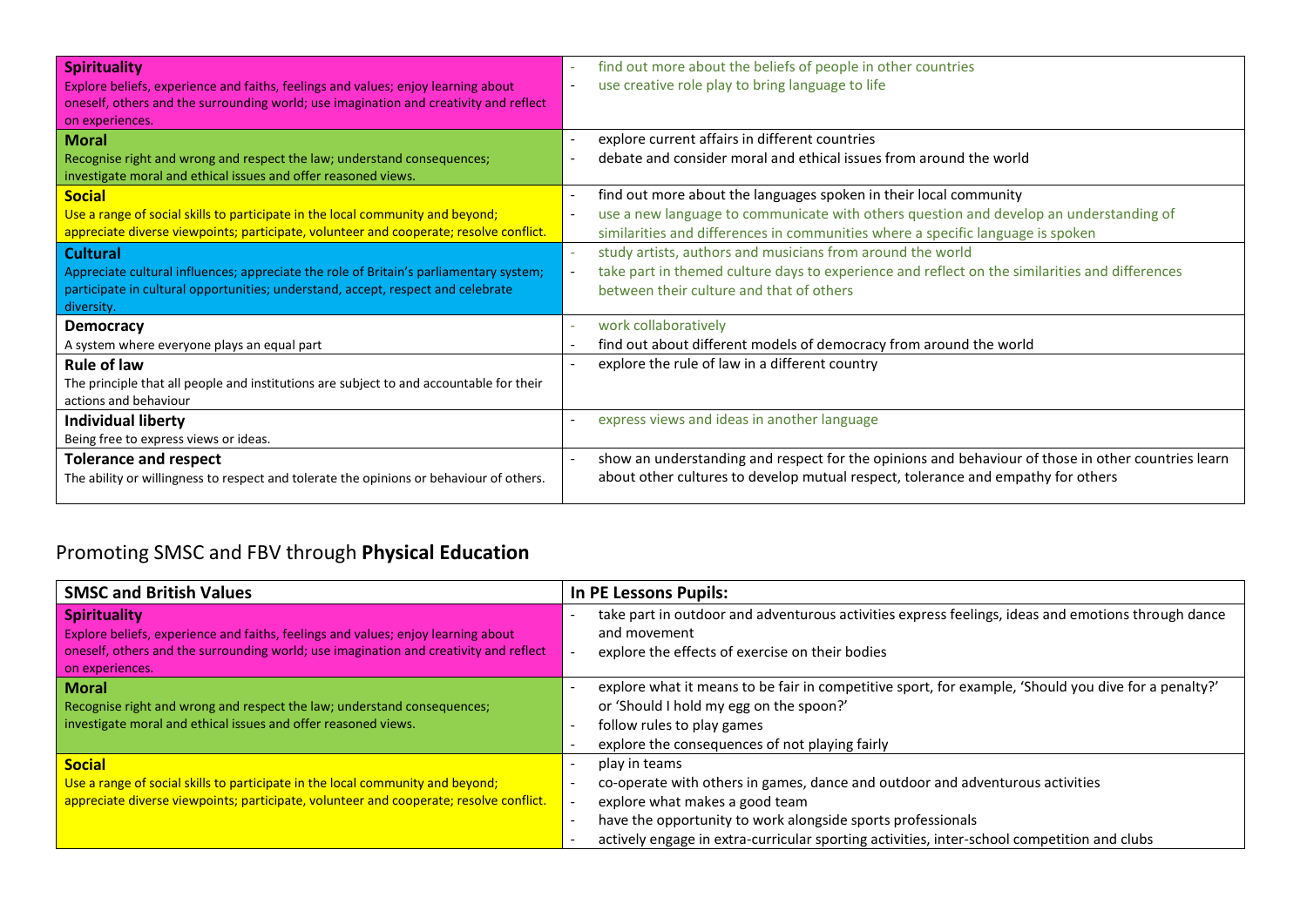| <b>Cultural</b>                                                                                                                                                            | take turns<br>enjoy communicating and collaborating with each other<br>enjoy competition against each other and themselves<br>explore sports and sporting heroes from a range of cultures<br>$\overline{\phantom{a}}$                                                                                                                                   |
|----------------------------------------------------------------------------------------------------------------------------------------------------------------------------|---------------------------------------------------------------------------------------------------------------------------------------------------------------------------------------------------------------------------------------------------------------------------------------------------------------------------------------------------------|
| Appreciate cultural influences; appreciate the role of Britain's parliamentary system;<br>participate in cultural opportunities; understand, accept, respect and celebrate | take part in celebrating national and cultural events, for example, the Olympics or the World Cup<br>$\overline{\phantom{a}}$<br>explore dance from a range of cultures and historical periods<br>$\overline{\phantom{a}}$                                                                                                                              |
| diversity.                                                                                                                                                                 | take part in and have the opportunity to watch dance and sporting performances in and out of<br>school                                                                                                                                                                                                                                                  |
| <b>Democracy</b>                                                                                                                                                           | learn rules for different games and sports                                                                                                                                                                                                                                                                                                              |
| A system where everyone plays an equal part                                                                                                                                | co-operate with others as part of a team<br>vote for the activities they want to learn about or participate in                                                                                                                                                                                                                                          |
|                                                                                                                                                                            | support other team members                                                                                                                                                                                                                                                                                                                              |
| <b>Rule of law</b><br>The principle that all people and institutions are subject to and accountable for their<br>actions and behaviour                                     | learn about and follow health and safety rules when taking part in sporting activities<br>$\overline{\phantom{a}}$<br>where appropriate, learn about the rules regarding sport and substance abuse<br>$\overline{\phantom{a}}$<br>where appropriate, learn about legislation relating to bribery in sport, for example, cricket, football<br>and tennis |
| <b>Individual liberty</b>                                                                                                                                                  | express their own ideas through art, music and play                                                                                                                                                                                                                                                                                                     |
| Being free to express views or ideas.                                                                                                                                      | give an opinion or share an idea about something important to them                                                                                                                                                                                                                                                                                      |
|                                                                                                                                                                            | have the opportunity to express a preference for a particular sport and to follow routes for<br>developing this further, for example, through external clubs or sporting academies                                                                                                                                                                      |
|                                                                                                                                                                            | set personal targets for sporting achievement, for example, running the 100 m in a faster time or<br>being able to do 10 skips with a rope                                                                                                                                                                                                              |
|                                                                                                                                                                            | create their own games with rules and scoring systems                                                                                                                                                                                                                                                                                                   |
| <b>Tolerance and respect</b>                                                                                                                                               | play co-operatively work and play in different social groups<br>listen to others in activities such as circle time or during shared play<br>$\overline{\phantom{a}}$                                                                                                                                                                                    |
| The ability or willingness to respect and tolerate the opinions or behaviour of others.                                                                                    | demonstrate tolerance and mutual respect when playing against other teams<br>$\overline{\phantom{a}}$                                                                                                                                                                                                                                                   |
|                                                                                                                                                                            | take part in peer evaluation of skill or performance<br>$\overline{\phantom{a}}$                                                                                                                                                                                                                                                                        |
|                                                                                                                                                                            | explore the work of organisations such as Kick it Out                                                                                                                                                                                                                                                                                                   |

## Promoting SMSC and FBV through **Music**

| <b>SMSC and British Values</b>                                                        | <b>In Music Lessons Pupils:</b>                                          |
|---------------------------------------------------------------------------------------|--------------------------------------------------------------------------|
| <b>Spirituality</b>                                                                   | explore how different genres and pieces of music makes them feel         |
| Explore beliefs, experience and faiths, feelings and values; enjoy learning about     | use imagination and creativity to compose music                          |
| oneself, others and the surrounding world; use imagination and creativity and reflect | sing and play with feeling, giving meaning to lyrics and musical phrases |
| on experiences.                                                                       | listen to songs and music with a spiritual theme or message              |
| <b>Moral</b>                                                                          | listen to music that addresses moral issues                              |
| Recognise right and wrong and respect the law; understand consequences;               | form views on music with a moral message                                 |
| investigate moral and ethical issues and offer reasoned views.                        | understand and follow rules and symbols in music                         |
|                                                                                       | follow the leadership of a conductor                                     |
| Social                                                                                | participate in community events and performances                         |